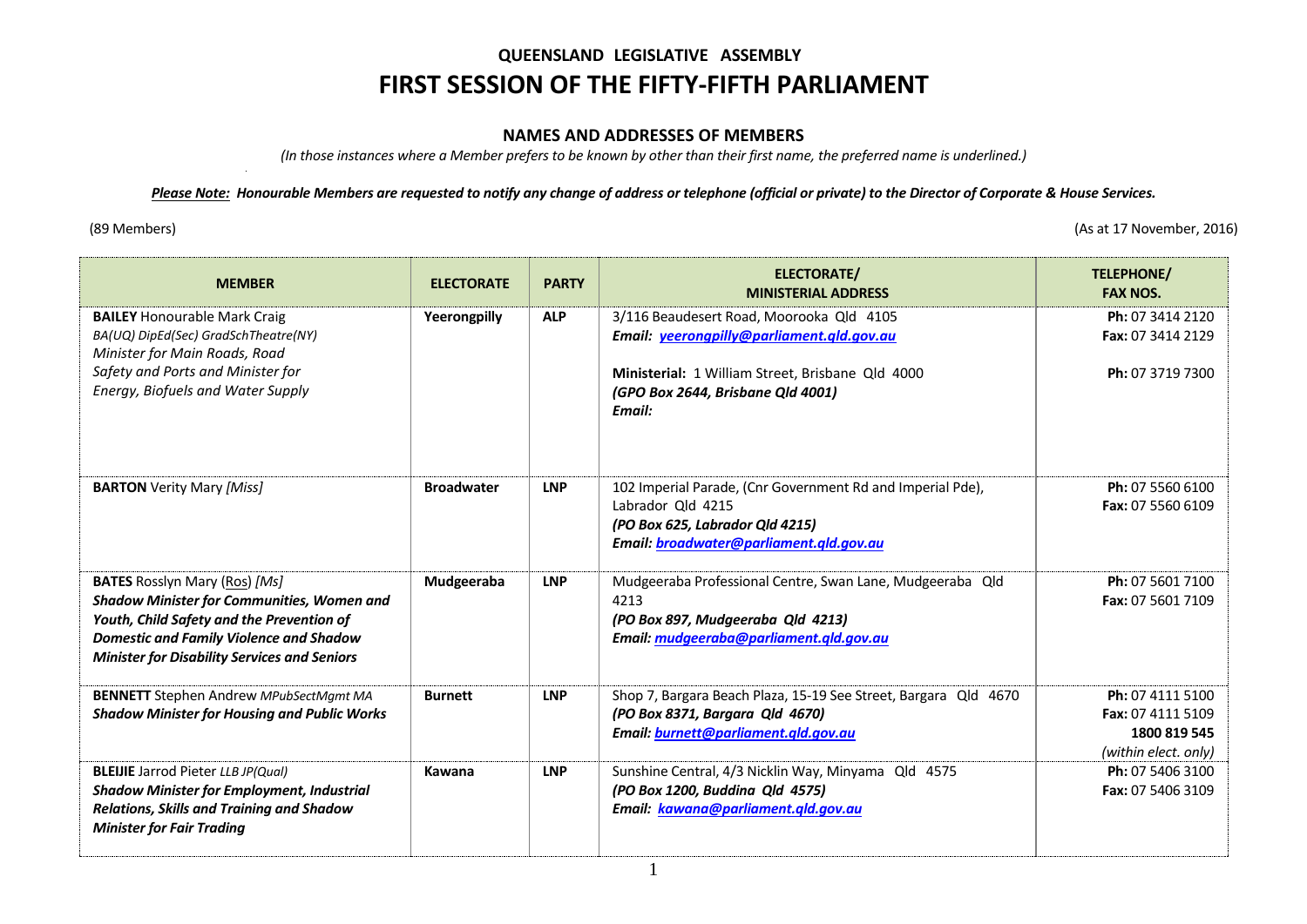| <b>MEMBER</b>                                                                                                                                  | <b>ELECTORATE</b>  | <b>PARTY</b> | <b>ELECTORATE/</b><br><b>MINISTERIAL ADDRESS</b>                                                                                                                       | <b>TELEPHONE/</b><br><b>FAX NOS.</b>                                          |
|------------------------------------------------------------------------------------------------------------------------------------------------|--------------------|--------------|------------------------------------------------------------------------------------------------------------------------------------------------------------------------|-------------------------------------------------------------------------------|
| <b>BOOTHMAN</b> Mark Andrew BMm                                                                                                                | <b>Albert</b>      | <b>LNP</b>   | 2 Rochester Drive, Mt Warren Park Qld 4207<br>(PO Box 1255, Beenleigh Qld 4207)<br>Email: albert@parliament.qld.gov.au                                                 | Ph: 07 3445 0100<br>Fax: 07 3445 0109<br>1800 065 183<br>(within elect. only) |
| <b>BOYD</b> Nikki [Ms] DipChildSvcs                                                                                                            | <b>Pine Rivers</b> | <b>ALP</b>   | Shop 5A, 199 Gympie Road, Strathpine Qld 4500<br>(PO Box 5832, Brendale Qld 4500)<br>Email: pine.rivers@parliament.gld.gov.au                                          | Ph: 07 3448 3100<br>Fax: 07 3448 3109<br>1800 810 662<br>(within elect. only) |
| <b>BROWN</b> Donald Jon (Don) BAppScLaws                                                                                                       | Capalaba           | <b>ALP</b>   | Shop 60 Capalaba Park, Mt Cotton Road, Capalaba Qld 4157<br>(PO Box 455, Capalaba Qld 4157)<br>Email: capalaba@parliament.qld.gov.au                                   | Ph: 07 3915 0100<br>Fax: 07 3915 0109<br>1800 224 650<br>(within elect. only) |
| <b>BUTCHER Glenn James</b><br><b>Assistant Minister for Local Government and</b><br><b>Infrastructure</b>                                      | Gladstone          | <b>ALP</b>   | 2/191 Philip Street, Gladstone Qld 4680<br>Email: gladstone@parliament.qld.gov.au                                                                                      | Ph: 07 4904 1100<br>Fax: 07 4904 1109<br>1800 810 547<br>(within elect. only) |
| <b>BYRNE</b> Honourable William Stephen (Bill)<br>Minister for Agriculture and Fisheries and<br><b>Minister for Rural Economic Development</b> | Rockhampton        | <b>ALP</b>   | Shop 3, 7 Denham Street, Rockhampton Qld 4700<br>(PO Box 729, Rockhampton Qld 4700)<br>Email: rockhampton@parliament.qld.gov.au                                        | Ph: 07 4994 2100<br>Fax: 07 4994 2109                                         |
|                                                                                                                                                |                    |              | Ministerial: Level 8, Primary Industries Building, 80 Ann Street,<br>Brisbane Qld 4000<br>(GPO Box 46, Brisbane Qld 4001)<br>Email: agriculture@ministerial.gld.gov.au | Ph: 3719 7560                                                                 |
| <b>COSTIGAN Jason Noel</b><br><b>Shadow Assistant Minister for North</b><br><b>Queensland</b>                                                  | Whitsunday         | <b>LNP</b>   | Suite 2, Federation House, 20 Chapman Street, Proserpine Qld<br>4800<br>(PO Box 251, Proserpine Qld 4800)<br>Email: whitsunday@parliament.qld.gov.au                   | Ph: 07 4845 3100<br>Fax: 07 4845 3109<br>1800 811 799<br>(within elect. Only) |
| <b>CRAMP</b> Sidney Ernest (Sid),                                                                                                              | Gaven              | <b>LNP</b>   | Units 4 & 5, 12 Ferry Street, Nerang Qld 4211<br>Email: gaven@parliament.qld.gov.au                                                                                    | Ph: 07 5560 7100<br>Fax: 07 5560 7109<br>1800 819 905<br>(within elect. only) |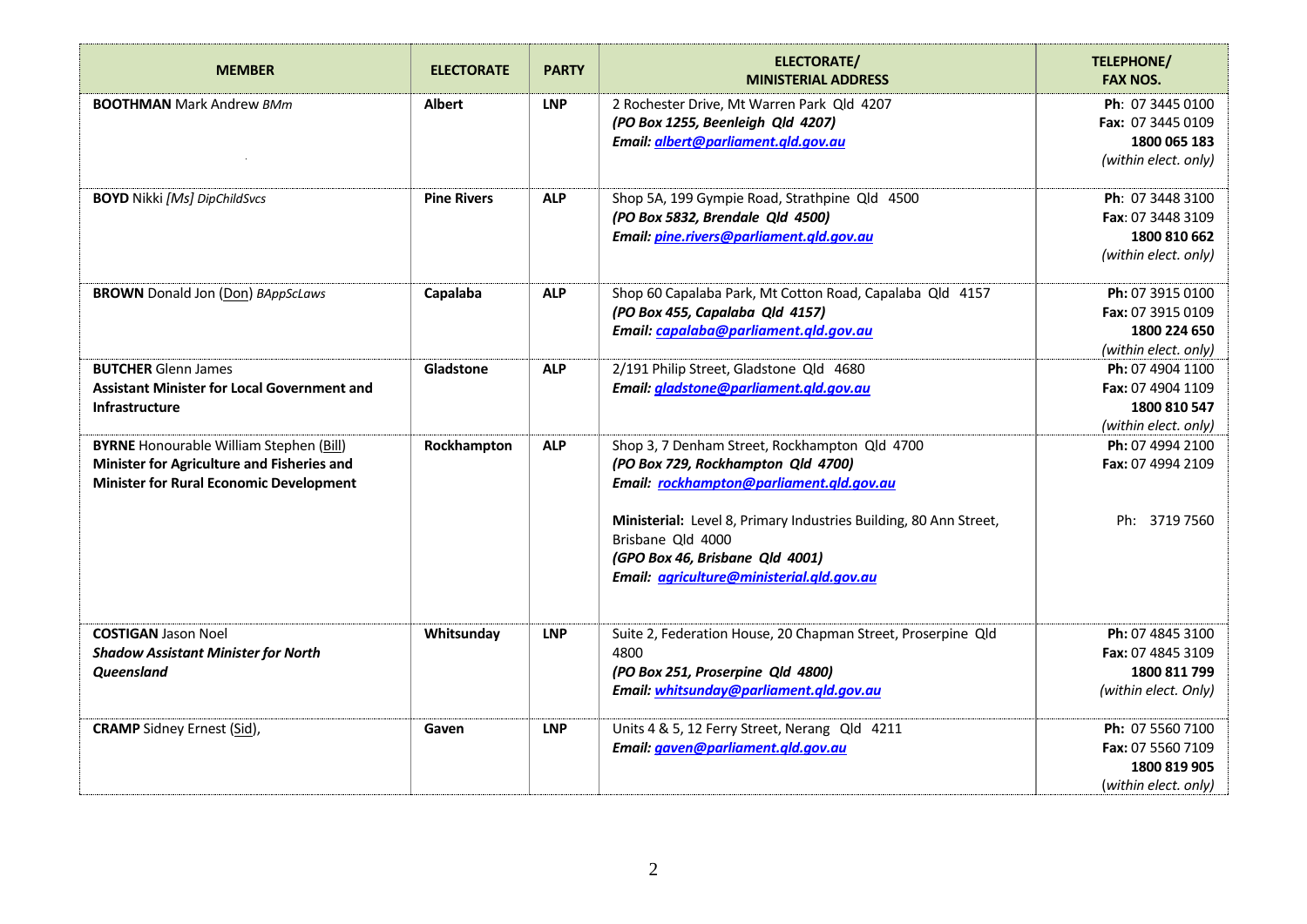| <b>MEMBER</b>                                                                                                                                                      | <b>ELECTORATE</b>   | <b>PARTY</b> | <b>ELECTORATE/</b><br><b>MINISTERIAL ADDRESS</b>                                                                                                                                                                                                                                                                                                                        | <b>TELEPHONE/</b><br><b>FAX NOS.</b>                                                                     |
|--------------------------------------------------------------------------------------------------------------------------------------------------------------------|---------------------|--------------|-------------------------------------------------------------------------------------------------------------------------------------------------------------------------------------------------------------------------------------------------------------------------------------------------------------------------------------------------------------------------|----------------------------------------------------------------------------------------------------------|
| <b>CRANDON</b> Michael John MBA MA                                                                                                                                 | Coomera             | <b>LNP</b>   | Shop 20, Hope Island Central, 340 Hope Island Road, Hope Island<br>Qld 4212<br>(PO Box 80, Oxenford Qld 4210)<br>Email: coomera@parliament.qld.gov.au                                                                                                                                                                                                                   | Ph: 07 5560 8100<br><b>Fax: 07 5560 8109</b><br>1800 224 650<br>(within elect. only)                     |
| <b>CRAWFORD</b> Craig Daryl<br>Dip in Ambulance and Paramedic Studies                                                                                              | <b>Barron River</b> | <b>ALP</b>   | Unit 7, Stanton Place, Captain Cook Highway, Smithfield Qld<br>4878<br>Email: barron.river@parliament.qld.gov.au                                                                                                                                                                                                                                                        | Ph: 07 4229 0100<br>Fax: 07 4229 0109<br>1800 811 825<br>(within elect. Only)                            |
| <b>CRIPPS</b> Andrew Peter BEc BA(Hons)<br><b>Shadow Minister for Natural Resources and</b><br><b>Mines and Shadow Minister for Northern</b><br><b>Development</b> | <b>Hinchinbrook</b> | <b>LNP</b>   | Hinchinbrook Central, 86-92 Herbert Street, Ingham Qld 4850<br>(PO Box 1515, Ingham Qld 4850)<br>Email: hinchinbrook@parliament.gld.gov.au                                                                                                                                                                                                                              | Ph: 07 4765 4700<br>Fax: 07 4765 4709<br>1800 810 656<br>(within elect. only)                            |
| D'ATH Honourable Yvette Maree [Mrs] LLB<br>Grad.Dip LP<br>Attorney-General and Minister for Justice and<br><b>Minister for Training and Skills</b>                 | <b>Redcliffe</b>    | <b>ALP</b>   | Suite 35, Level 1, Bluewater Square Shopping Centre, Cnr Anzac<br>Ave and Sutton Street, Redcliffe Qld 4020<br>(PO Box 936, Redcliffe Qld 4020)<br>Email: redcliffe@parliament.qld.gov.au<br>Ministerial: 1 William Street, BRISBANE QLD 4000<br>(GPO Box 149, Brisbane Qld 4001)<br>Email: attorney@ministerial.qld.gov.au<br>trainingandskills@ministerial.gld.gov.au | Ph: 07 3448 7100<br><b>Fax: 07 3448 7109</b><br>1800 815 506<br>(within elect. only)<br>Ph: 07 3719 7400 |
| <b>DAVIS</b> Tracy Ellen [Ms]<br><b>Shadow Minister for Education</b>                                                                                              | <b>Aspley</b>       | <b>LNP</b>   | Shop 8A, 46 Gayford Street, Aspley Qld 4034<br>(PO Box 857, Aspley Qld 4034)<br>Email: aspley@parliament.qld.gov.au                                                                                                                                                                                                                                                     | Ph: 07 3554 7100<br>Fax: 07 3554 7109                                                                    |
| de BRENNI Honourable Michael Christopher<br>(Mick) BCom<br><b>Minister for Housing and Public Works</b>                                                            | Springwood          | <b>ALP</b>   | Shops 4-6, Springwood Road Business Centre, 71-73 Springwood<br>Road, Springwood Qld 4127<br>Email: springwood@parliament.qld.gov.au                                                                                                                                                                                                                                    | Ph: 07 3414 2110<br>Fax: 07 3414 2119                                                                    |
|                                                                                                                                                                    |                     |              | Ministerial: 1 William Street, BRISBANE QLD 4000 (GPO<br><b>Box 2457, BRISBANE QLD 4001)</b><br>Email: housingandpublicworks@ministerial.qld.gov.au                                                                                                                                                                                                                     | Ph: 07 3719 7270                                                                                         |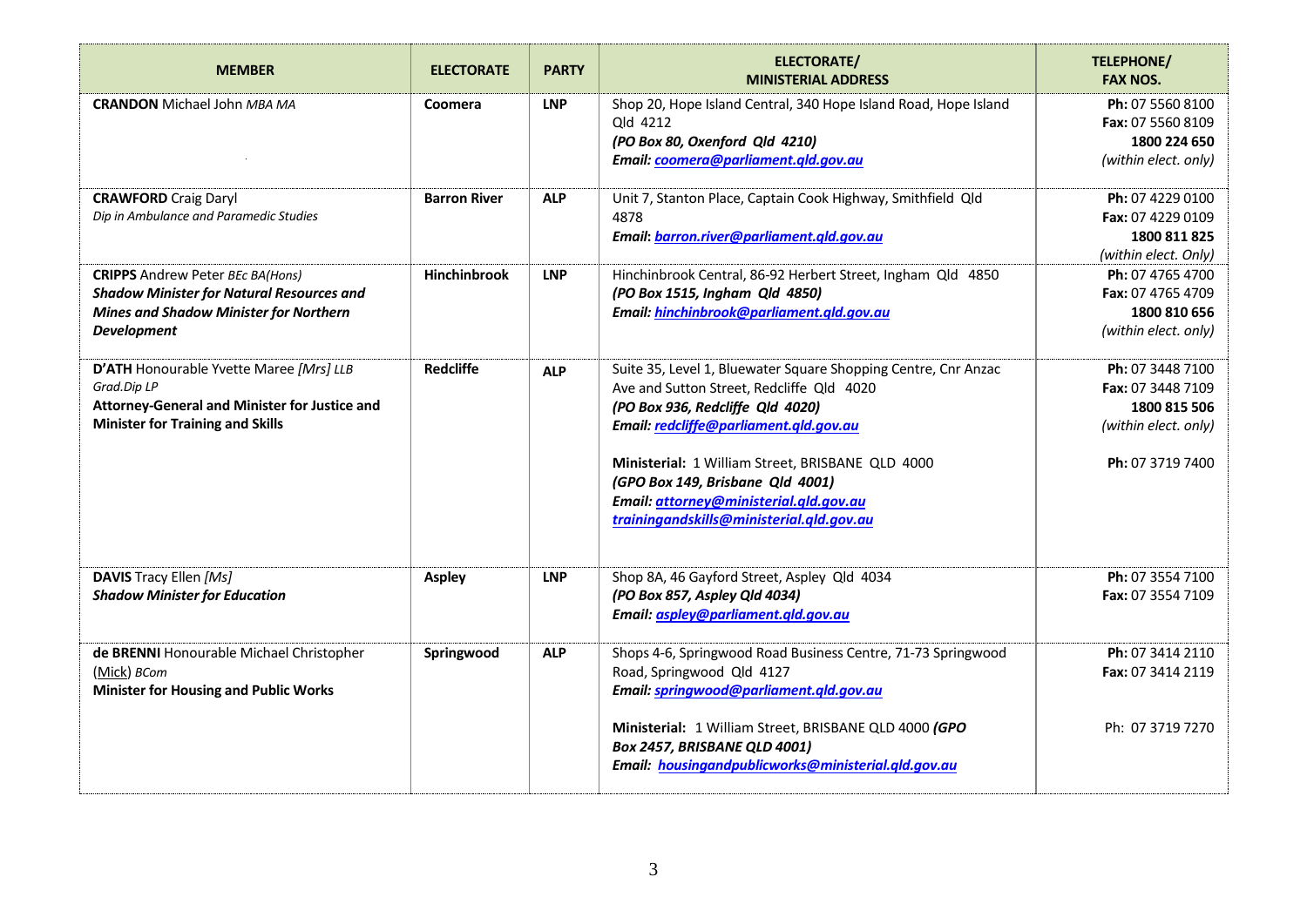| <b>MEMBER</b>                                                                                                                                       | <b>ELECTORATE</b> | <b>PARTY</b> | <b>ELECTORATE/</b><br><b>MINISTERIAL ADDRESS</b>                                                                                                    | <b>TELEPHONE/</b><br><b>FAX NOS.</b>                                          |
|-----------------------------------------------------------------------------------------------------------------------------------------------------|-------------------|--------------|-----------------------------------------------------------------------------------------------------------------------------------------------------|-------------------------------------------------------------------------------|
| <b>DICK</b> Honourable Cameron Robert BA BCom(Qld),<br>LLB(Qld), LLM(Cantab), BA(Qld)<br><b>Minister for Health and Minister for Ambulance</b>      | Woodridge         | <b>ALP</b>   | Unit 1, 80 Wembley Road, Woodridge Qld 4114<br>Email: woodridge@parliament.gld.gov.au                                                               | Ph: 07 3445 4100<br>Fax: 07 3445 4109                                         |
| <b>Services</b>                                                                                                                                     |                   |              | Ministerial: 1 William Street, BRISBANE QLD 4000<br>(GPO Box 48, Brisbane Qld 4001)<br>Email: health@ministerial.qld.gov.au                         | Ph: 07 3035 6100                                                              |
| <b>DICKSON</b> Steven Lance (Steve)                                                                                                                 | <b>Buderim</b>    | <b>ONP</b>   | Unit 4, 102 Burnett Street, Buderim Qld 4556<br>(PO Box 187, Buderim Qld 4556)<br>Email: buderim@parliament.qld.gov.au                              | Ph: 07 5406 2100<br>Fax: 07 5406 2109                                         |
| <b>DONALDSON</b> Leanne Elizabeth [Ms]<br>BAppSc(AppPsych)                                                                                          | <b>Bundaberg</b>  | <b>ALP</b>   | WIN Tower, Cnr Quay & Barolin Streets, Bundaberg Qld 4670<br>Email: bundaberg@parliament.qld.gov.au                                                 | Ph: 07 4111 3100<br>Fax: 07 4111 3109                                         |
| <b>ELMES</b> Glen Wayne                                                                                                                             | <b>Noosa</b>      | <b>LNP</b>   | Suite CB05, Noosa Civic, 28 Eenie Creek Road, Noosaville Qld<br>4566<br>(PO Box 1849, Noosaville DC Qld 4566)<br>Email: noosa@parliament.qld.gov.au | Ph: 07 5319 3100<br>Fax: 07 5319 3109<br>1800 818 396<br>(within elect. only) |
| <b>EMERSON</b> Scott Anthony BEcon BA<br><b>Shadow Treasurer and Shadow Minister for</b><br><b>Small Business</b>                                   | Indooroopilly     | <b>LNP</b>   | Suite 1, 49 Station Road, Indooroopilly Qld 4068<br>Email: indooroopilly@parliament.qld.gov.au                                                      | Ph: 07 3737 4100<br>Fax: 07 3737 4109                                         |
| <b>ENOCH</b> Honourable Leeanne Margaret [Ms]<br>Minister for Innovation, Science and the Digital<br><b>Economy and Minister for Small Business</b> | Algester          | <b>ALP</b>   | Shops 3 & 4, 137 Parkwood Drive, Heathwood Qld 4110<br>Email: algester@parliament.qld.gov.au                                                        | Ph: 07 3737 2110<br>Fax: 07 3737 2119                                         |
|                                                                                                                                                     |                   |              | Ministerial: 1 William Street, Brisbane Qld 4000 (GPO<br>Box 5078, Brisbane Qld 4001)<br>Email: innovation@ministerial.qld.gov.au                   | Ph: 07 3719 7110                                                              |
| FARMER Dianne Elizabeth (Di) [Ms] BSpThy<br><b>GradDipAdminSt</b>                                                                                   | <b>Bulimba</b>    | <b>ALP</b>   | Tenancy 2, 630 Wynnum Road, Morningside 4170<br>(PO Box 524, Morningside Qld 4170)<br>Email: bulimba@parliament.qld.gov.au                          | Ph: 07 3914 2100<br>Fax: 07 3914 2109                                         |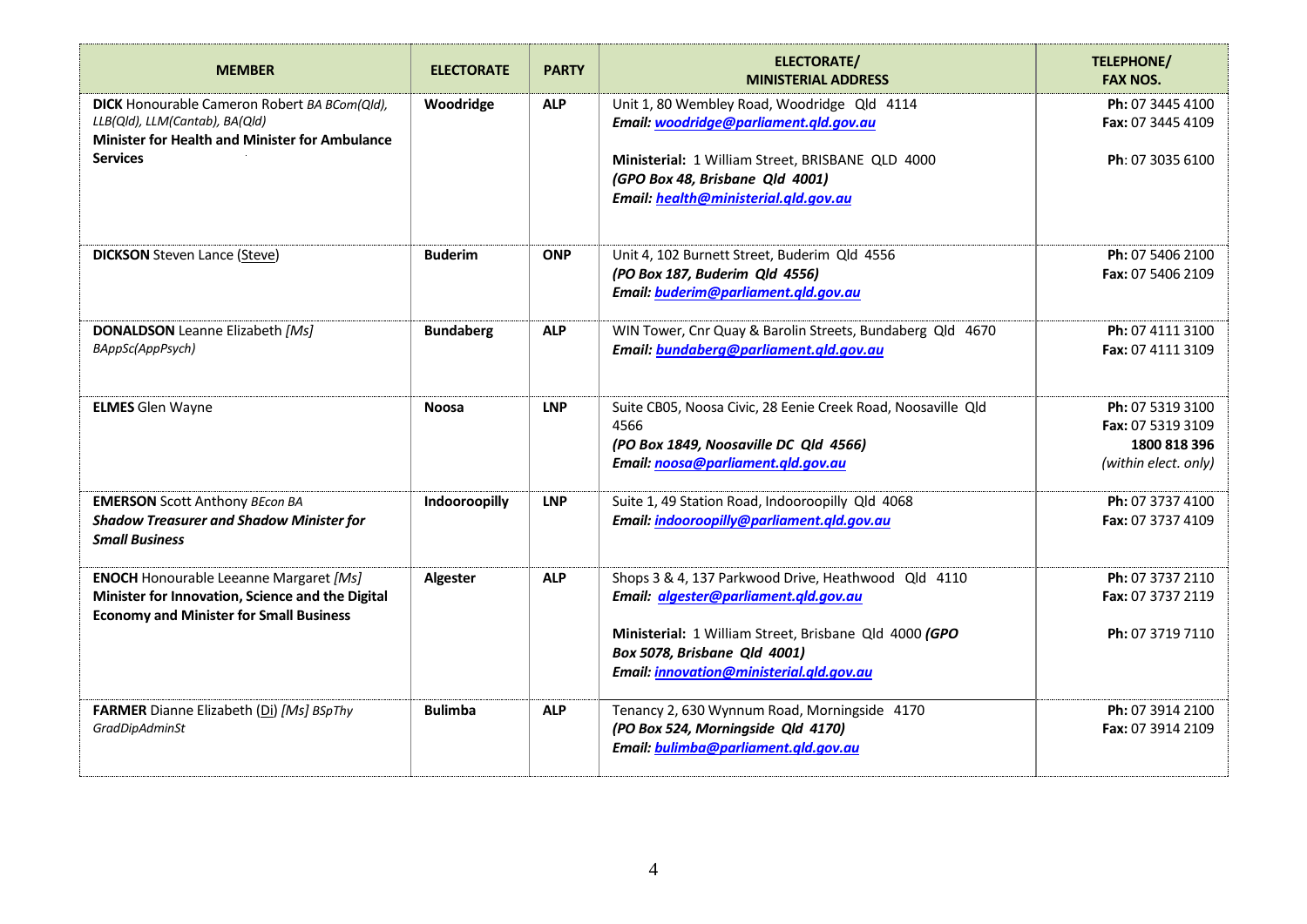| <b>MEMBER</b>                                                                                                                                                                                                                      | <b>ELECTORATE</b>  | <b>PARTY</b> | <b>ELECTORATE/</b><br><b>MINISTERIAL ADDRESS</b>                                                                                                                                                                                                                                 | <b>TELEPHONE/</b><br><b>FAX NOS.</b>                                                                                                                           |
|------------------------------------------------------------------------------------------------------------------------------------------------------------------------------------------------------------------------------------|--------------------|--------------|----------------------------------------------------------------------------------------------------------------------------------------------------------------------------------------------------------------------------------------------------------------------------------|----------------------------------------------------------------------------------------------------------------------------------------------------------------|
| FENTIMAN Honourable Shannon Maree [Ms]<br>LLB(Hons) GradDipLegPrac MLabRelLaw<br>Minister for Communities, Women and Youth,<br>Minister for Child Safety and Minister for the<br><b>Prevention of Domestic and Family Violence</b> | Waterford          | <b>ALP</b>   | Shops 13/14 Waterford Shopping Centre, 22 Loganlea Road,<br>Waterford West Qld 4133<br>(PO Box 273, Waterford Qld 4133)<br>Email: waterford@parliament.qld.gov.au<br>Ministerial: 1 William Street, Brisbane Qld 4000 (GPO                                                       | Ph: 07 3445 3100<br>Fax: 07 3445 3109<br>Ph: 07 3719 7500                                                                                                      |
|                                                                                                                                                                                                                                    |                    |              | Box 806, Brisbane Qld 4001)<br>Email: communities@ministerial.qld.gov.au                                                                                                                                                                                                         |                                                                                                                                                                |
| FRECKLINGTON Deborah Kay (Deb) [Mrs] BBus LLB<br>Deputy Leader of the Opposition and Shadow<br>Minister for Infrastructure, State Development,<br><b>Trade and Investment</b>                                                      | Nanango            | <b>LNP</b>   | Shop 2/34A Alford Street, Kingaroy Qld 4610<br>(PO Box 1158, Kingaroy Qld 4610)<br>Email: nanango@parliament.qld.gov.au                                                                                                                                                          | Ph: 07 4190 7100<br>Fax: 07 4190 7109<br>1800 816 261<br>(within elect. only)                                                                                  |
| <b>FURNER Mark Lionel</b>                                                                                                                                                                                                          | <b>Ferny Grove</b> | <b>ALP</b>   | Shop 14, Ferny Grove Shopping Village, 51 McGinn Road, Ferny<br>Grove Qld 4055<br>(PO Box 262, Ferny Hills DC Qld 4055)<br>Email: ferny.grove@parliament.gld.gov.au                                                                                                              | Ph: 07 3535 7100<br>Fax: 07 3535 7109                                                                                                                          |
| <b>GILBERT</b> Julieanne [Mrs] DipTeach BEd<br><b>Deputy Government Whip</b>                                                                                                                                                       | <b>Mackay</b>      | <b>ALP</b>   | 1st Floor, Healthpoint Pharmacy Building, 65 Sydney Street,<br>Mackay Qld 4740<br>(PO Box 1238, Mackay Qld 4740)<br>Email: mackay@parliament.gld.gov.au                                                                                                                          | Ph: 07 4960 7100<br>Fax: 07 4960 7109                                                                                                                          |
| <b>GORDON</b> William John (Billy)                                                                                                                                                                                                 | Cook               | <b>IND</b>   | Cook Electorate Office:<br>Shop 11, Post Office Centre, 94 Byrnes Street, Mareeba Qld 4880<br>Email: cook@parliament.qld.gov.au<br>Thursday Island Office:<br>Commonwealth Centre, Hastings Street, Thursday Island Qld<br>4875<br>Email: cook.thursday.is@parliament.gld.gov.au | Ph: 07 4223 1100<br>Fax: 07 4223 1109<br>1800 816 264<br>(within elect. Only)<br>Ph: 07 4069 1909<br>Fax: 07 4069 1620<br>1800 802 391<br>(within elect. Only) |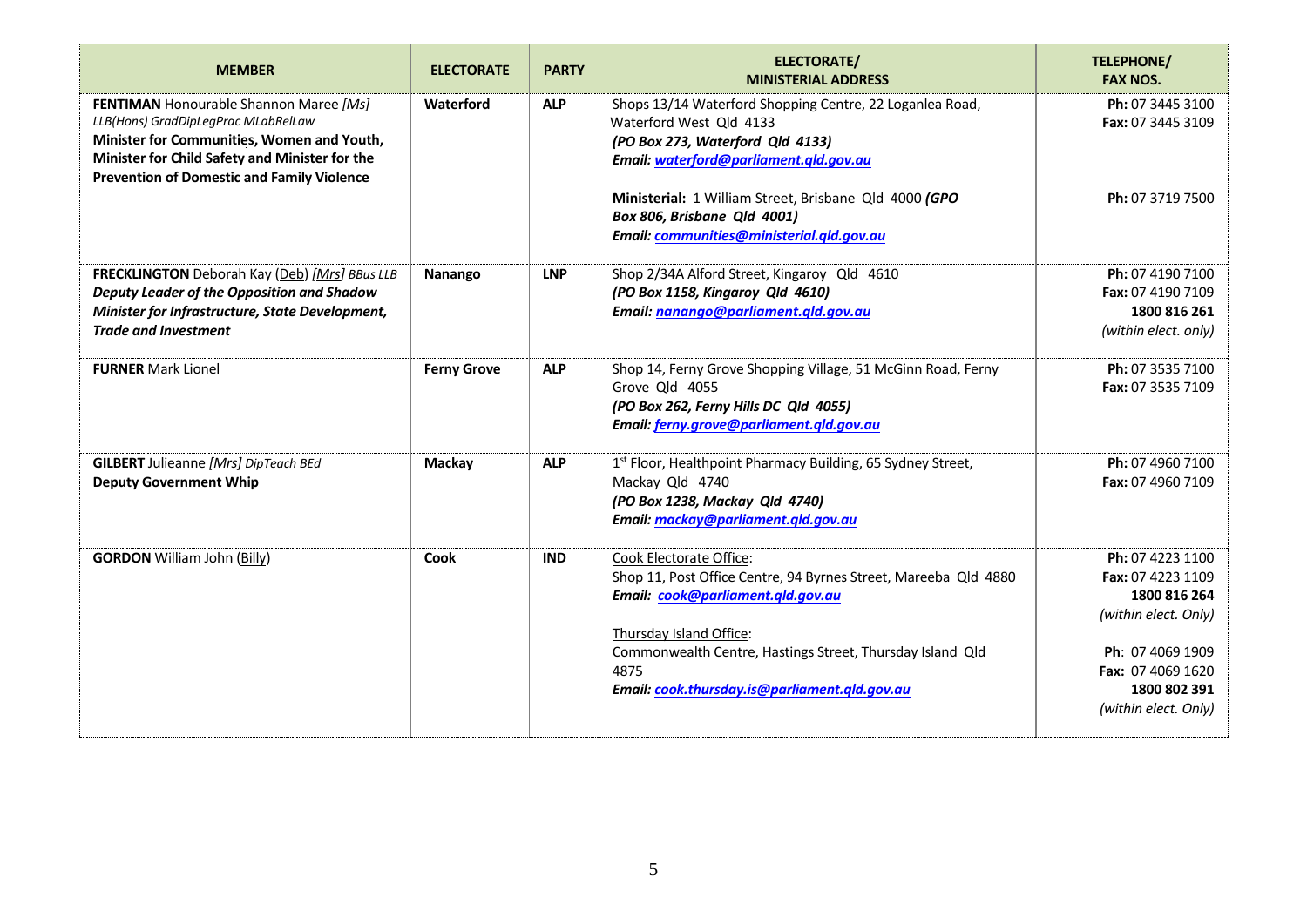| <b>MEMBER</b>                                                                                                                                                                | <b>ELECTORATE</b>                 | <b>PARTY</b> | <b>ELECTORATE/</b><br><b>MINISTERIAL ADDRESS</b>                                                                                                                                                                               | <b>TELEPHONE/</b><br><b>FAX NOS.</b>                                          |
|------------------------------------------------------------------------------------------------------------------------------------------------------------------------------|-----------------------------------|--------------|--------------------------------------------------------------------------------------------------------------------------------------------------------------------------------------------------------------------------------|-------------------------------------------------------------------------------|
| <b>GRACE</b> Honourable Grace [Ms] B.LabourStud<br>Minister for Employment and Industrial<br>Relations, Minister for Racing and Minister for<br><b>Multicultural Affairs</b> | <b>Brisbane</b><br><b>Central</b> | <b>ALP</b>   | Unit 2, Hill House, 541 Boundary Street (cnr Bradley Street),<br>Spring Hill Qld 4000<br>Email: brisbane.central@parliament.qld.gov.au<br>Ministerial: 1 William Street, Brisbane Qld 4000<br>(GPO Box 611, Brisbane Qld 4001) | Ph: 07 3145 9100<br>Fax: 07 3145 9109<br>Ph: 3719 7140                        |
|                                                                                                                                                                              |                                   |              | Email: employmentir@ministerial.qld.gov.au<br>racing@ministerial.qld.gov.au<br>multicultural@ministerial.qld.gov.au                                                                                                            |                                                                               |
| <b>HARPER Aaron David</b>                                                                                                                                                    | Thuringowa                        | <b>ALP</b>   | Unit 8B, 48 Thuringowa Drive, Kirwan Qld 4817<br>(PO Box 393, Thuringowa Qld 4817)<br>Email: thuringowa@parliament.qld.gov.au                                                                                                  | Ph: 07 4766 3100<br>Fax: 07 4766 3109<br>1800 817 230<br>(within elect. only) |
| <b>HART</b> Michael James<br>Shadow Minister for Energy, Biofuels and Water<br><b>Supply</b>                                                                                 | <b>Burleigh</b>                   | <b>LNP</b>   | 1 Paradise Avenue, Miami Qld 4220<br>(PO Box 2093, Burleigh Waters Qld 4220)<br>Email: burleigh@parliament.qld.gov.au                                                                                                          | Ph: 07 5560 4100<br>Fax: 07 5560 4109                                         |
| <b>HINCHLIFFE</b> Honourable Stirling James BA<br>Minister for Transport and the Commonwealth<br><b>Games</b><br><b>Leader of the House</b>                                  | Sandgate                          | <b>ALP</b>   | Shop 2, Fifth Avenue, Sandgate Qld 4017<br>(PO Box 496, Sandgate Qld 4017)<br>Email: sandgate@parliament.gld.gov.au                                                                                                            | Ph: 07 3639 9100<br>Fax: 07 3639 9109                                         |
|                                                                                                                                                                              |                                   |              | Ministerial: 1 William Street, Brisbane Qld 4000<br>(GPO Box 2644, Brisbane Qld 4001)<br>Email: transport@ministerial.qld.gov.au<br>commonwealthgames@ministerial.qld.gov.au                                                   | Ph: 07 3719 7240<br>Fax: $n/a$                                                |
| HOWARD, Jennifer Ruth [Ms] JP(Qual)<br><b>Assistant Minister of State Assisting the Premier</b>                                                                              | Ipswich                           | <b>ALP</b>   | 125 Brisbane Road, Booval Qld 4304<br>(PO Box 52, Booval Qld 4304)<br>Email: ipswich@parliament.gld.gov.au                                                                                                                     | Ph: 07 3447 2100<br>Fax: 07 3447 2109                                         |
| <b>JANETZKI</b> David Carl                                                                                                                                                   | Toowoomba<br>South                | <b>LNP</b>   | Suite 2, Commercial Union Arcade, 566 Ruthven Street,<br>Toowoomba Qld 4350<br>(PO Box 3005, Toowoomba Qld 4350)<br>Email: toowoomba.south@parliament.gld.gov.au                                                               | Ph: 07 4602 3100<br>Fax: 07 4602 3109                                         |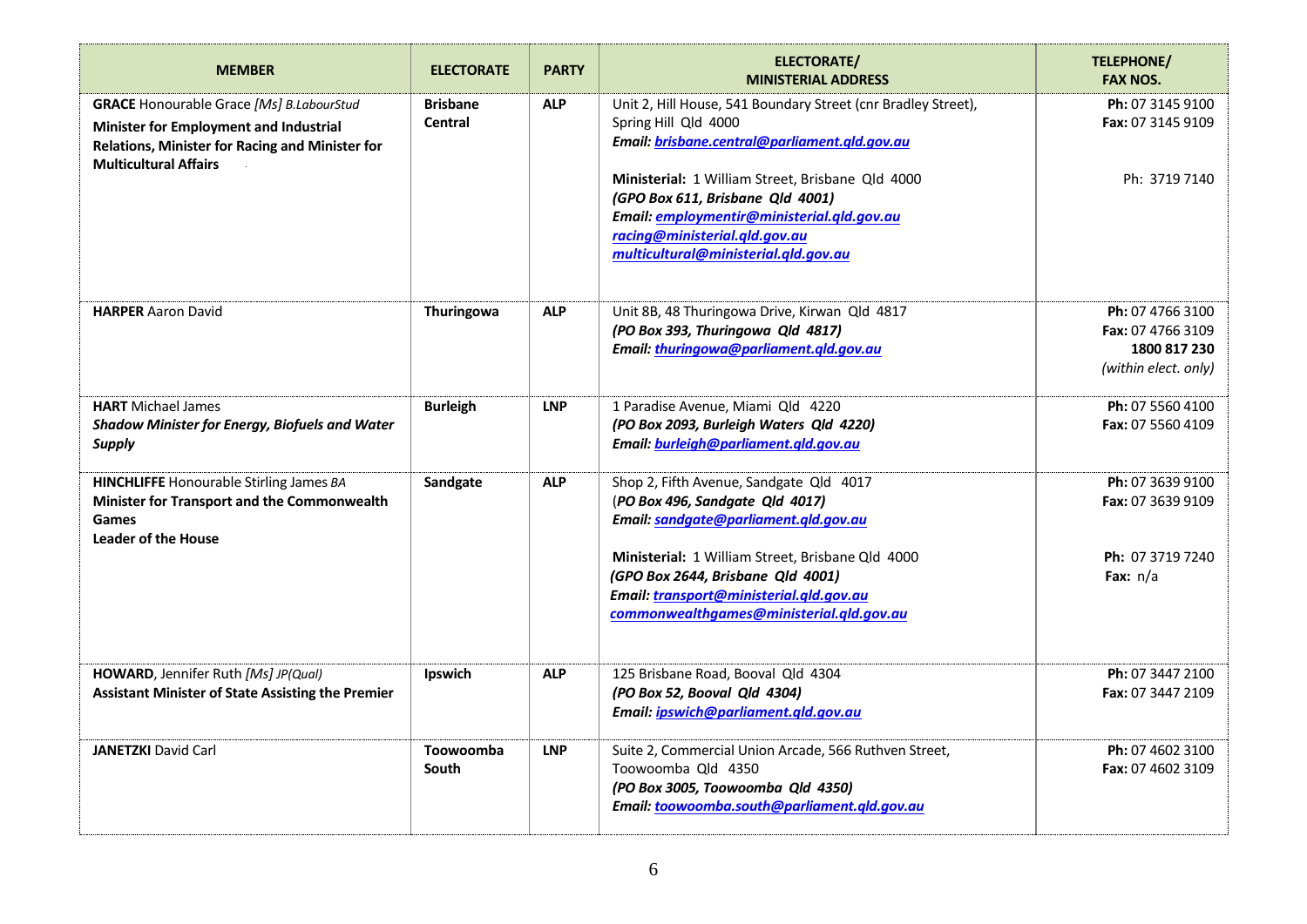| <b>MEMBER</b>                                                                                                            | <b>ELECTORATE</b>  | <b>PARTY</b> | <b>ELECTORATE/</b><br><b>MINISTERIAL ADDRESS</b>                                                                                                                                            | <b>TELEPHONE/</b><br><b>FAX NOS.</b>                                          |
|--------------------------------------------------------------------------------------------------------------------------|--------------------|--------------|---------------------------------------------------------------------------------------------------------------------------------------------------------------------------------------------|-------------------------------------------------------------------------------|
| JONES Honourable Kate Jennifer [Ms]<br><b>Minister for Education and Minister for</b><br><b>Tourism and Major Events</b> | Ashgrove           | <b>ALP</b>   | Shop 2, 230 Waterworks Road, Ashgrove Qld 4060<br>Email: ashqrove@parliament.qld.gov.au                                                                                                     | Ph: 07 3554 9100<br>Fax: 07 3554 9109                                         |
|                                                                                                                          |                    |              | Ministerial: 1 William Street, Brisbane<br>Qld 4000<br>(PO Box 15033, City East Qld 4002)<br>Email: education@ministerial.qld.gov.au<br>tourism@ministerial.qld.gov.au                      | Ph: 07 3719 7530                                                              |
| <b>KATTER Robert (Robbie) BAppSc</b><br>CertPracValuer(CPV)                                                              | <b>Mount Isa</b>   | <b>KAP</b>   | Mount Isa Electorate Office:<br>Mt Isa Trades & Labour Council Bldg, 74 Camooweal Street, Mt Isa<br>Old 4825<br>(PO Box 1968, Mount Isa Qld 4825)<br>Email: mount.isa@parliament.qld.gov.au | Ph: 07 4730 1100<br>Fax: 07 4730 1109<br>1800 818 824<br>(within elect. only) |
|                                                                                                                          |                    |              | Cloncurry Office:<br>27 Ramsay Street, Cloncurry Qld 4824<br>(PO Box 469, Cloncurry Qld 4824)<br>Email: mount.isa.cloncurry@parliament.gld.gov.au                                           | Ph: 07 4410 4100<br>Fax: 07 4410 4109<br>1800 801 569<br>(within elect. only) |
| <b>KELLY</b> Joseph Patrick (Joe) RN ADipBus<br><b>GradCertHealthEcon</b>                                                | <b>Greenslopes</b> | <b>ALP</b>   | Shop 3, Coorparoo Village Shopping Centre, 358 Old Cleveland<br>Road, Coorparoo Qld 4151<br>(PO Box 536, Coorparoo Qld 4151)<br>Email: <i>greenslopes@parliament.gld.gov.au</i>             | Ph: 07 3414 2100<br>Fax: 07 3414 2109                                         |
| <b>KING Shane Roderick</b>                                                                                               | <b>Kallangur</b>   | <b>ALP</b>   | Shop 1, Aldi Centre, 15 Goodfellows Road, Kallangur Qld 4503<br>(PO Box 629, Kallangur Qld 4503)<br>Email: kallangur@parliament.gld.gov.au                                                  | Ph: 07 3448 9100<br>Fax: 07 3448 9109                                         |
| <b>KNUTH Shane</b>                                                                                                       | Dalrymple          | <b>KAP</b>   | <b>Atherton Electorate Office</b><br>Silo Shopping Centre, Silo Road, Atherton Qld 4883<br>(PO Box 1667, Atherton Qld 4883)<br>Email: dalrymple@parliament.gld.gov.au                       | Ph: 07 4235 7100<br>Fax: 07 4235 7109<br>1800 245 247<br>(within elect. Only) |
|                                                                                                                          |                    |              | Charters Towers Electorate Office:<br>Stock Exchange Arcade, 2/76 Mosman Street, Charters Towers<br>Old 4820<br>Email: dalrymple.charters@parliament.qld.gov.au                             | Ph: 07 4409 0100<br>Fax: 07 4409 0109<br>1800 811 103<br>(within elect. only) |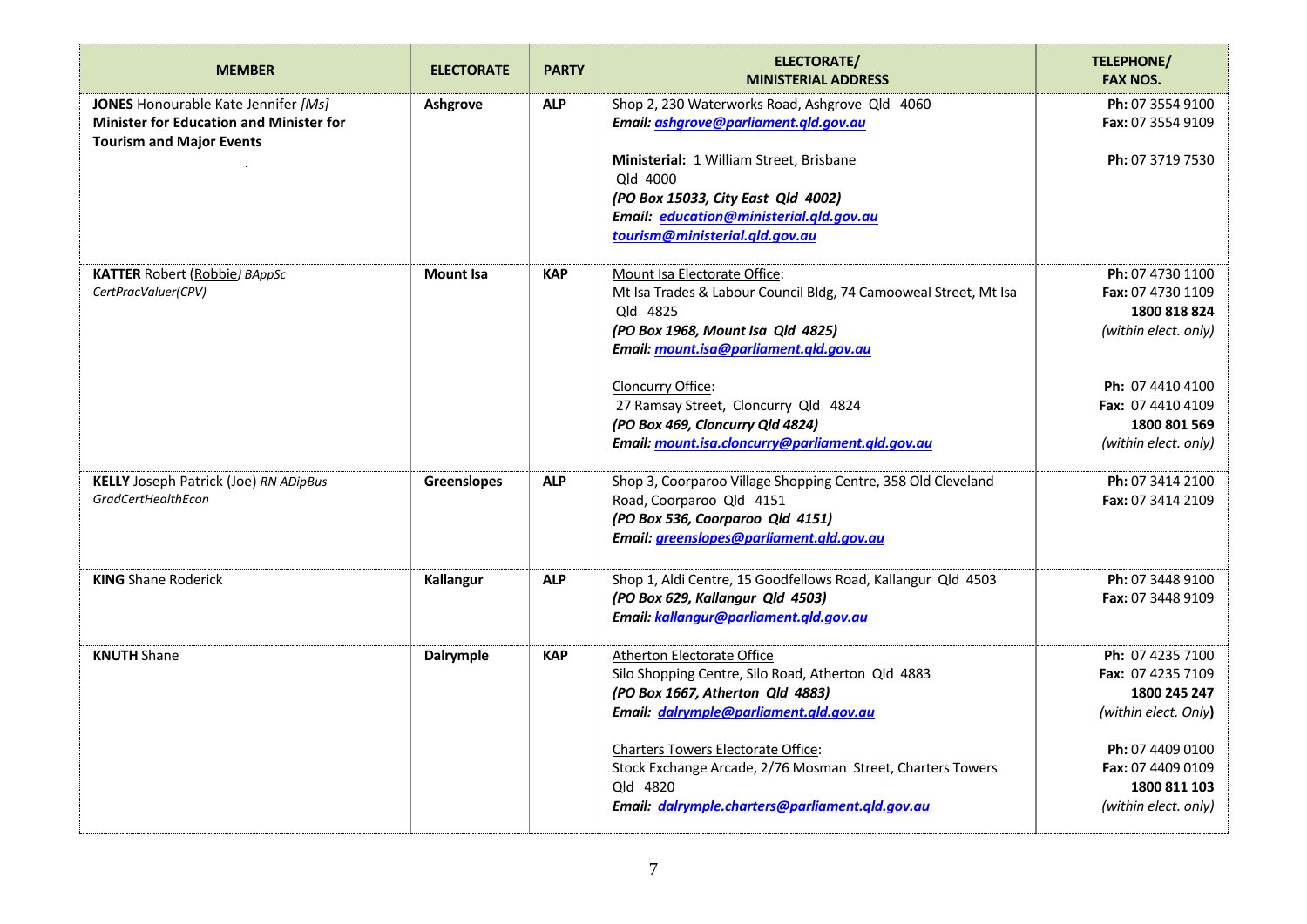| <b>MEMBER</b>                                                                                                                                                      | <b>ELECTORATE</b>                 | <b>PARTY</b> | <b>ELECTORATE/</b><br><b>MINISTERIAL ADDRESS</b>                                                                                                                                                                                                                                                                         | TELEPHONE/<br><b>FAX NOS.</b>                                                                                                                                 |
|--------------------------------------------------------------------------------------------------------------------------------------------------------------------|-----------------------------------|--------------|--------------------------------------------------------------------------------------------------------------------------------------------------------------------------------------------------------------------------------------------------------------------------------------------------------------------------|---------------------------------------------------------------------------------------------------------------------------------------------------------------|
| <b>KRAUSE</b> Jonathan Mark (Jon) BLaws(Hons)<br>LLB(Hons) BCom GradDipLegPrac<br><b>Shadow Minister for Tourism, Sport and Racing</b>                             | <b>Beaudesert</b>                 | <b>LNP</b>   | 91 Brisbane Street, Beaudesert Qld 4285<br>(PO Box 656, Beaudesert Qld 4285)<br>Email: beaudesert@parliament.qld.gov.au                                                                                                                                                                                                  | Ph: 07 5515 1100<br>Fax: 07 5515 1109<br>1800 813 960<br>(within elect. only)                                                                                 |
| LANGBROEK John-Paul Honore BDentalSc(Hons)<br><b>Shadow Minister for Health and Ambulance</b><br>Services and Shadow Minister for the<br><b>Commonwealth Games</b> | <b>Surfers</b><br><b>Paradise</b> | <b>LNP</b>   | Suite 1, Level 1, Building 1, Capri on Via Roma, Isle of Capri Qld<br>4217<br>(PO Box 80, Isle of Capri Qld 4217)<br>Email: surfers.paradise@parliament.qld.gov.au                                                                                                                                                       | Ph: 07 5600 2100<br>Fax: 07 5600 2109                                                                                                                         |
| <b>LAST</b> Dale Raymond BA DipPol<br><b>Shadow Minister for Agriculture, Fisheries and</b><br><b>Forestry</b>                                                     | <b>Burdekin</b>                   | <b>LNP</b>   | Shop 30, Centrepoint Arcade, Queen Street, Ayr Qld 4807<br>Email: burdekin@parliament.qld.gov.au                                                                                                                                                                                                                         | Ph: 07 4767 0500<br>Fax: 07 4767 0509<br>1800 817 594<br>(within elect. only)                                                                                 |
| LAUGA Brittany Louise [Mrs]<br>BUrbDev(UrbRegPlan)(Hons) CDec                                                                                                      | <b>Keppel</b>                     | <b>ALP</b>   | Shop 3, Evia Building, 3 Normanby Street, Yeppoon Qld 4703<br>(PO Box 1474, Yeppoon Qld 4703)<br>Email: keppel@parliament.qld.gov.au                                                                                                                                                                                     | Ph: 07 4913 1500<br>Fax: 07 4913 1509<br>1800 817 504<br>(within elect. only)                                                                                 |
| LEAHY Ann Maree [Ms] BAppSc(Psy) JP(Qual)                                                                                                                          | Warrego                           | <b>LNP</b>   | Roma Electorate Office:<br>74 Wyndham Street (Cnr Wyndham and Bowen Streets), Roma<br>Qld 4455<br>(PO Box 945, Roma Qld 4455)<br>Email: warrego@parliament.qld.gov.au<br>St George Office:<br>19B Henry Street, St George Qld 4487<br>(PO Box 503, St George Qld 4487)<br>Email: warrego.st.george@parliament.gld.gov.au | Ph: 07 4570 1100<br>Fax: 07 4570 1109<br>1800 814 479<br>(within elect. only)<br>Ph: 07 4519 0700<br>Fax: 07 4519 0709<br>1800 625 430<br>(within elect only) |
| <b>LINARD</b> Leanne [Ms] BBus                                                                                                                                     | <b>Nudgee</b>                     | <b>ALP</b>   | Cnr Toombul and Melton Roads, Northgate Qld 4013<br>(PO Box 379, Northgate Qld 4013)<br>Email: nudgee@parliament.qld.gov.au                                                                                                                                                                                              | Ph: 07 3638 7100<br>Fax: 07 3638 7109                                                                                                                         |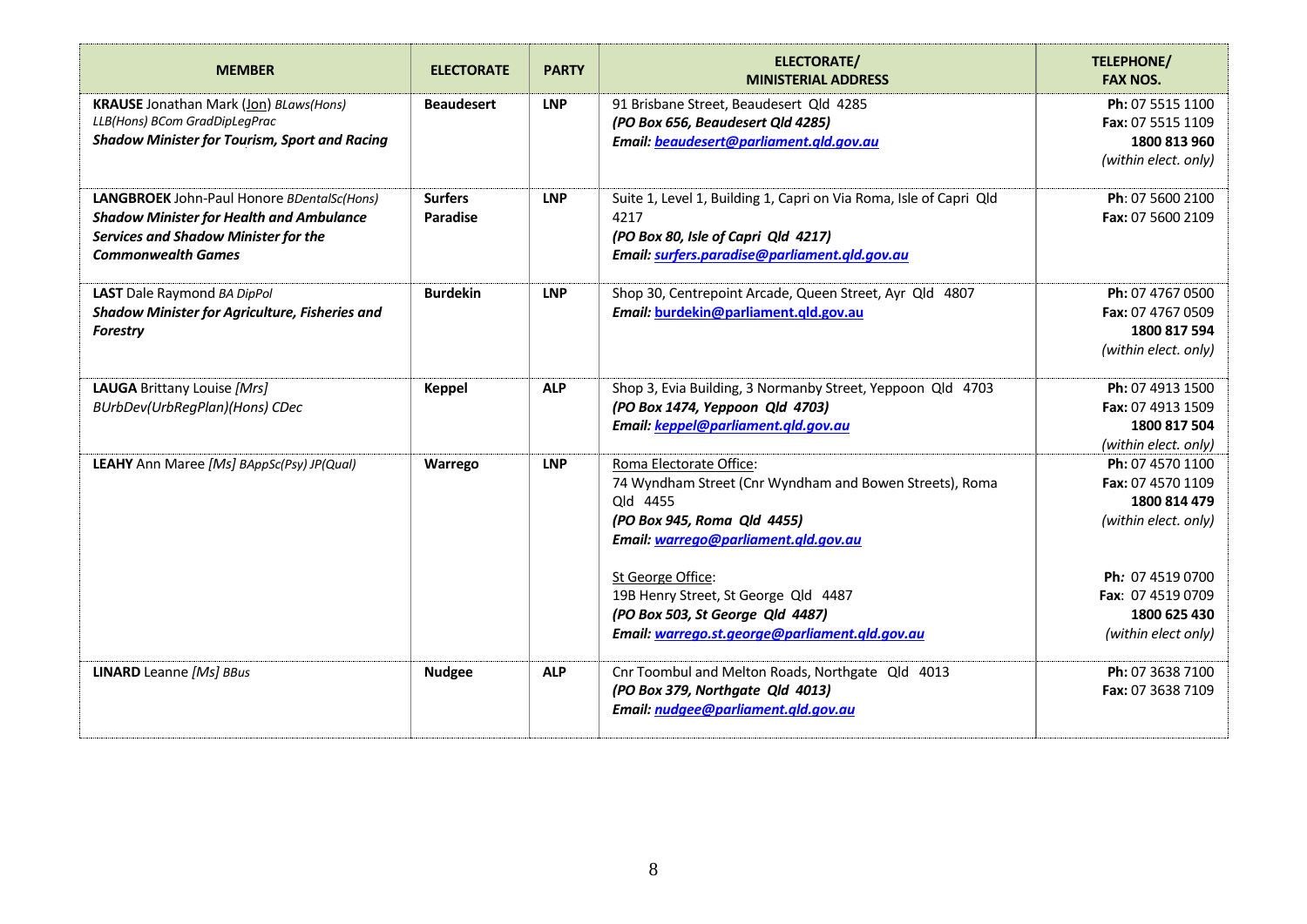| <b>MEMBER</b>                                                                                                                                                               | <b>ELECTORATE</b>         | <b>PARTY</b> | <b>ELECTORATE/</b><br><b>MINISTERIAL ADDRESS</b>                                                                                                                            | <b>TELEPHONE/</b><br><b>FAX NOS.</b>                                          |
|-----------------------------------------------------------------------------------------------------------------------------------------------------------------------------|---------------------------|--------------|-----------------------------------------------------------------------------------------------------------------------------------------------------------------------------|-------------------------------------------------------------------------------|
| LYNHAM Honourable Anthony Joseph [Dr] BDSc<br><b>BMed(Hons) FRCS Ed</b><br>Minister for State Development and Minister for                                                  | <b>Stafford</b>           | <b>ALP</b>   | Unit 207, 6 Babarra Street, Stafford Qld 4053<br>Email: stafford@parliament.qld.gov.au                                                                                      | Ph: 07 3554 8100<br>Fax: 07 3554 8109                                         |
| <b>Natural Resources and Mines</b>                                                                                                                                          |                           |              | Ministerial: 1 William Street, Brisbane Qld 4000<br>(PO Box 15216, City East Qld 4002)<br>Email: sdnrm@ministerial.qld.gov.au                                               | Ph: 3719 7360                                                                 |
| <b>MADDEN</b> James Edward (Jim, LLB Cdec<br>BAppSc(Hort) GradDipAgri                                                                                                       | <b>Ipswich West</b>       | <b>ALP</b>   | Shop 1, Brassall Shopping Centre, 68 Hunter Street, Brassall QLD<br>4305<br>Email: ipswich.west@parliament.qld.gov.au                                                       | Ph: 07 3447 3100<br>Fax: 07 3447 3109<br>1800 814 856<br>(within elect. Only) |
| <b>MANDER</b> Timothy Leonard (Tim) BMin<br><b>Shadow Minister for Police, Fire and Emergency</b><br><b>Services and Shadow Minister for Corrective</b><br><b>Services</b>  | Everton                   | <b>LNP</b>   | 1st Floor, 510-520 South Pine Road, Everton Park Q 4053<br>(PO Box 656, Everton Park Qld 4053)<br>Email: everton@parliament.gld.gov.au                                      | Ph: 07 3535 1100<br>Fax: 07 3535 1109                                         |
| <b>McARDLE</b> Mark Francis LLB GradDipLegPrac                                                                                                                              | Caloundra                 | <b>LNP</b>   | 1A 20 Ormuz Avenue, Caloundra Qld 4551<br>(PO Box 655, Caloundra Qld 4551)<br>Email: caloundra@parliament.qld.gov.au                                                        | Ph: 07 5329 4100<br>Fax: 07 5329 4109                                         |
| McEACHAN Matthew John (Matt)<br>Shadow Assistant Minister to the Leader of the<br><b>Opposition</b>                                                                         | <b>Redlands</b>           | <b>LNP</b>   | Tenancy H20, Victoria Point Lakeside, 11-27 Bunker Road, Victoria<br>Point Old 4165<br>(PO Box 3788, Victoria Point West Qld 4165)<br>Email: redlands@parliament.qld.gov.au | Ph: 07 3446 0100<br>Fax: 07 3446 0109                                         |
| MILES Honourable Steven John [Dr] BA PhD<br><b>Minister for Environment and Heritage</b><br><b>Protection and Minister for National Parks</b><br>and the Great Barrier Reef | <b>Mount Coot-</b><br>tha | <b>ALP</b>   | Tenancy G-3, 524 Milton Road, Toowong Qld 4066<br>(PO Box 1549, Milton Qld 4064)<br>Email: mount.coot-tha@parliament.qld.gov.au                                             | Ph: 07 3703 2100<br>Fax: 07 3703 2109<br>Ph: 07 3719 7330                     |
|                                                                                                                                                                             |                           |              | Ministerial: 1 William Street, Brisbane Qld 4000 (GPO<br>Box 2454, Brisbane Qld 4001)<br>Email: environment@ministerial.qld.gov.au;<br>mainroads@ministerial.qld.gov.au     |                                                                               |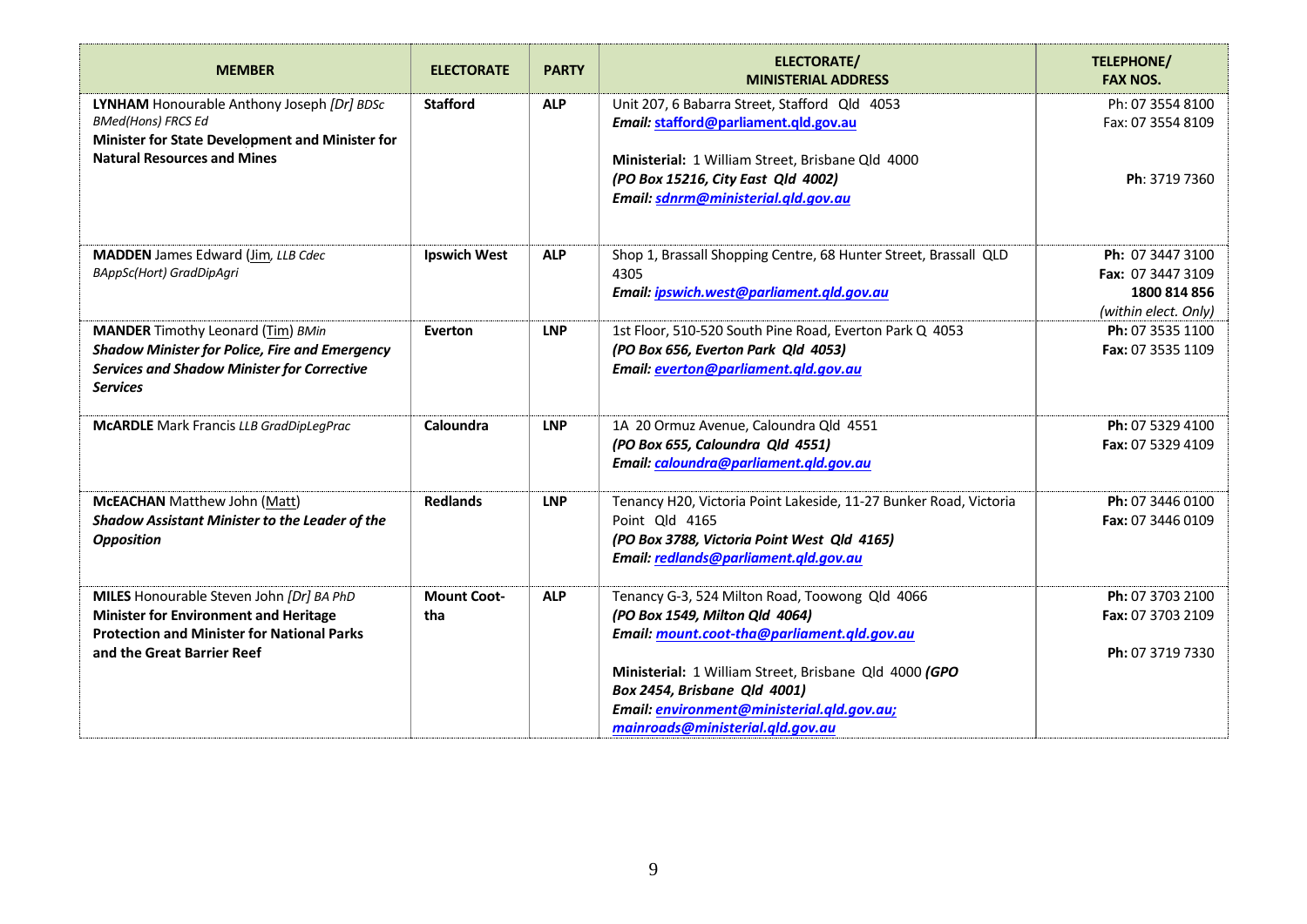| <b>MEMBER</b>                                                                                                                                                            | <b>ELECTORATE</b> | <b>PARTY</b> | <b>ELECTORATE/</b><br><b>MINISTERIAL ADDRESS</b>                                                                                                                                       | <b>TELEPHONE/</b><br><b>FAX NOS.</b>                                          |
|--------------------------------------------------------------------------------------------------------------------------------------------------------------------------|-------------------|--------------|----------------------------------------------------------------------------------------------------------------------------------------------------------------------------------------|-------------------------------------------------------------------------------|
| <b>MILLAR</b> Lachlan Lucas                                                                                                                                              | Gregory           | <b>LNP</b>   | Longreach Electorate Office: Shop 2, Studio Exclusive Arcade,<br>120A Eagle Street, Longreach Qld 4730<br>(PO Box 180, Longreach Qld 4730)<br>Email: gregory@parliament.qld.gov.au     | Ph: 07 4521 5700<br>Fax: 07 4521 5709<br>1800 818 754<br>(within elect. only) |
|                                                                                                                                                                          |                   |              | Emerald Office:<br>93 Clermont Street, Emerald Qld 4720<br>Email: gregory@parliament.gld.gov.au                                                                                        | Ph: 07 4913 1000<br>Fax: 07 4913 1009<br>1800 634 831<br>(within elect. Only) |
| MILLER Jo-Ann Roslyn [Mrs] BBus(PubAdmin)                                                                                                                                | <b>Bundamba</b>   | <b>ALP</b>   | Shop 39, St Ives Shopping Centre, 2 Smiths Road, Goodna Qld<br>4300<br>(PO Box 122, Goodna Qld 4300)<br>Email: bundamba@parliament.gld.gov.au                                          | Ph: 07 3447 9100<br>Fax: 07 3447 9109                                         |
| <b>MINNIKIN</b> Steven James (Steve) BBus(UQ)<br>GradCertPropEc(QUT) GradDipPropEc(QUT)<br>MPropEc(QUT) C.Dec<br><b>Deputy Opposition Whip</b>                           | Chatsworth        | <b>LNP</b>   | Unit 1, Millennium Business Centre, Millennium Bvd, Carindale<br>Old 4152<br>(PO Box 1565, Carindale Qld 4152)<br>Email: chatsworth@parliament.qld.gov.au                              | Ph: 07 3914 9100<br>Fax: 07 3914 9109                                         |
| <b>MOLHOEK Robert (Rob)</b>                                                                                                                                              | Southport         | <b>LNP</b>   | Shop 2, 24 Musgrave Avenue, Chirn Park Qld 4215<br>(PO Box 903, Southport Qld 4215)<br>Email: southport@parliament.gld.gov.au                                                          | Ph: 07 5600 1100<br>Fax: 07 5600 1109                                         |
| <b>NICHOLLS</b> Timothy James (Tim) LLB<br><b>Leader of the Opposition and Shadow Minister</b><br>for Arts and Major Events                                              | Clayfield         | <b>LNP</b>   | Shop 1, 729 Sandgate Road, Clayfield Qld 4011<br>(PO Box 281, Clayfield Qld 4011)<br>Email: clayfield@parliament.qld.gov.au                                                            | Ph: 07 3638 9100<br>Fax: 07 3638 9109                                         |
| O'ROURKE Honourable Coralee Jane [Mrs] BEd<br>Minister for Disability Services, Minister for<br>Seniors and Minister Assisting the Premier on<br><b>North Queensland</b> | Mundingburra      | <b>ALP</b>   | Shop 3, 198 Nathan Street, Aitkenvale Qld 4814<br>(PO Box 1409, Aitkenvale Qld 4814)<br>Email: mundingburra@parliament.gld.gov.au                                                      | Ph: 07 4766 8100<br>Fax: 07 4766 8109                                         |
|                                                                                                                                                                          |                   |              | Ministerial: 1 William Street, Brisbane Qld 4000<br>(PO Box 15397, City East Qld 4002)<br>Email: disabilityandseniors@ministerial.qld.gov.au<br>northqueensland@ministerial.qld.gov.au | Ph: 07 3719 7170                                                              |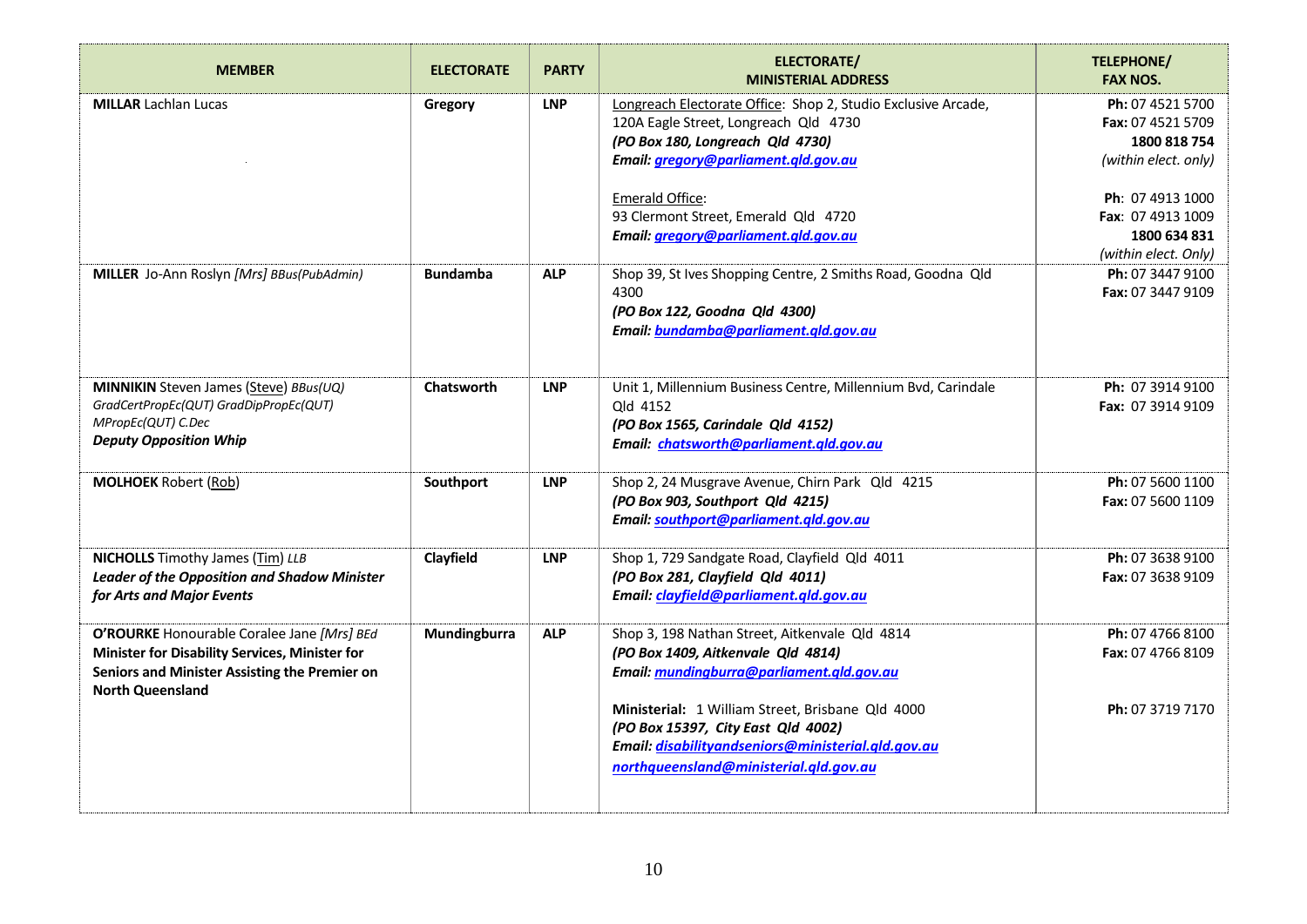| <b>MEMBER</b>                                                                                                               | <b>ELECTORATE</b> | <b>PARTY</b> | <b>ELECTORATE/</b><br><b>MINISTERIAL ADDRESS</b>                                                                                                                                                                                                                                                           | <b>TELEPHONE/</b><br><b>FAX NOS.</b>                                                              |
|-----------------------------------------------------------------------------------------------------------------------------|-------------------|--------------|------------------------------------------------------------------------------------------------------------------------------------------------------------------------------------------------------------------------------------------------------------------------------------------------------------|---------------------------------------------------------------------------------------------------|
| PALASZCZUK Honourable Annastacia [Ms] BA LLB<br>MA(Hons) Lond Chevening Scholar<br><b>Premier and Minister for the Arts</b> | Inala             | <b>ALP</b>   | Shop 101 Business Centre, Richlands Plaza, Cnr Archerfield and Old<br>Progress Roads, Richlands Qld 4077<br>(PO Box 75, Inala Qld 4077)<br>Email: inala@parliament.qld.gov.au                                                                                                                              | Ph: 07 3737 2100<br>Fax: 07 3737 2109                                                             |
|                                                                                                                             |                   |              | Ministerial: 1 William Street, Brisbane Qld 4000<br>(PO Box 15185, City East Qld 4002)<br>Email: thepremier@premiers.qld.gov.au                                                                                                                                                                            | Ph: 3719 7000                                                                                     |
| <b>PEARCE</b> James (Jim)                                                                                                   | Mirani            | <b>ALP</b>   | The Sarina Centre, Central Street, Sarina Qld 4737<br>Email: mirani@parliament.gld.gov.au                                                                                                                                                                                                                  | Ph: 07 4806 0700<br>Fax: 07 4806 0709<br>1800 812 340<br>(within elect. only)                     |
| PEASE Joan Ellen [Ms] B FET Com Dec                                                                                         | Lytton            | <b>ALP</b>   | 100 Edith Street, Wynnum Qld 4178<br>(PO Box 719, Wynnum Qld 4178)<br>Email: lytton@parliament.qld.gov.au                                                                                                                                                                                                  | Ph: 07 3915 1100<br>Fax: 07 3915 1109                                                             |
| PEGG Duncan Andrew BCom LLB(Hons) LLM                                                                                       | <b>Stretton</b>   | <b>ALP</b>   | Unit 5, 62 Pinelands Road, Sunnybank Hills Qld 4109<br>Email: stretton@parliament.qld.gov.au                                                                                                                                                                                                               | Ph: 07 3414 3110<br>Fax: 07 3414 3119                                                             |
| PERRETT Anthony John (Tony)                                                                                                 | Gympie            | <b>LNP</b>   | 58 Channon Street, Gympie Qld 4570<br>(PO Box 1144, Gympie Qld 4570)<br>Email: gympie@parliament.qld.gov.au                                                                                                                                                                                                | Ph: 07 5329 5100<br>Fax: 07 5329 5109<br>1800 812 919<br>(within elect. only)                     |
| <b>PITT</b> Honourable Curtis Warren BA<br>Treasurer, Minister for Trade and<br><b>Investment</b>                           | <b>Mulgrave</b>   | <b>ALP</b>   | 94-96 Norman Street, Gordonvale Qld 4865<br>(PO Box 314, Gordonvale Qld 4865)<br>Email: mulgrave@parliament.qld.gov.au<br>Ministerial: L1 William Street, Brisbane Qld 4000<br>(GPO Box 611, Brisbane Qld 4001)<br>Email: treasurer@ministerial.gld.gov.au;<br>energyandwatersupply@ministerial.qld.gov.au | Ph: 07 4237 1100<br>Fax: 07 4237 1109<br>1800 815 743<br>(within elect. only)<br>Ph: 07 3719 7200 |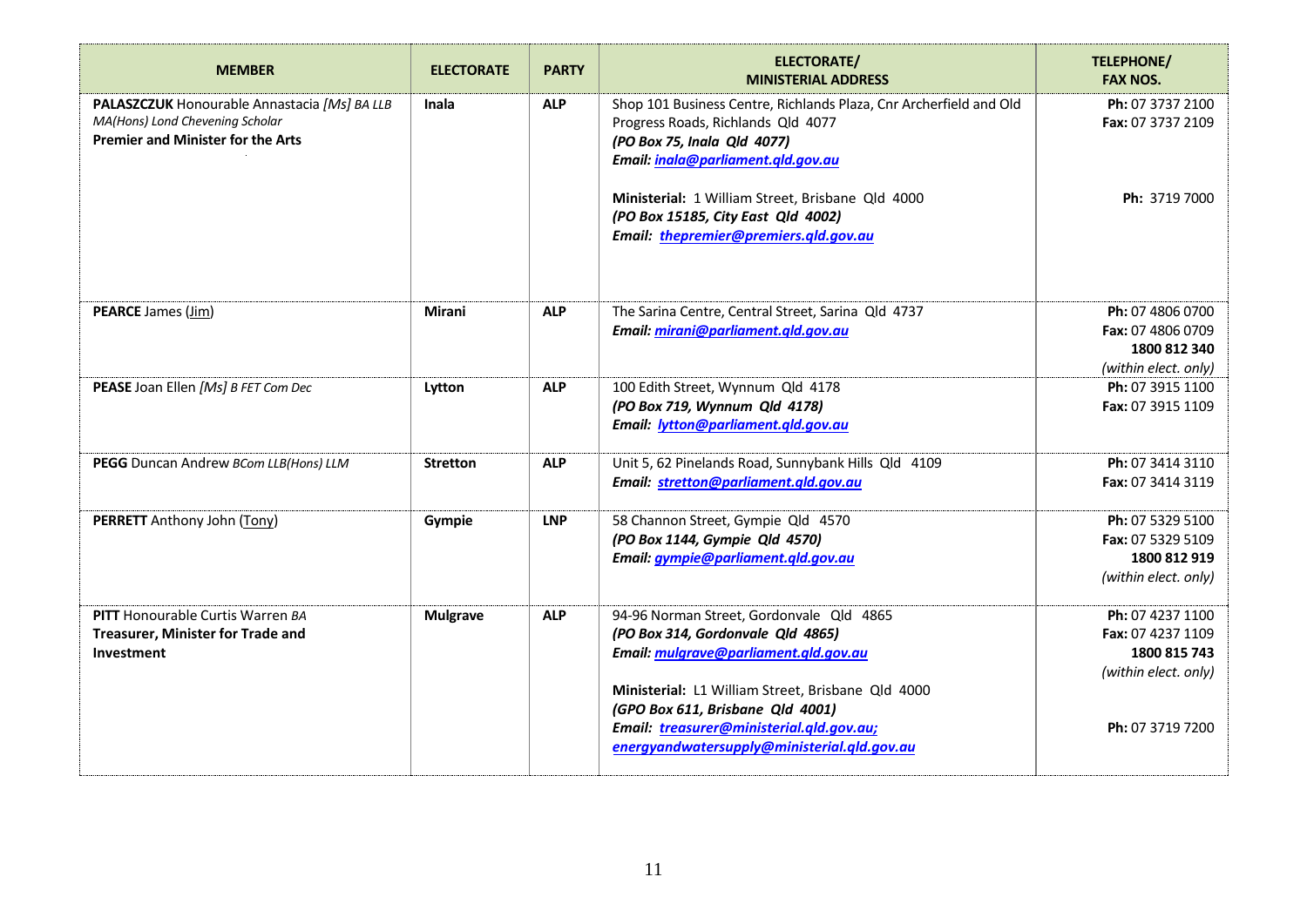| <b>MEMBER</b>                                                                                                                                                                                                                                                          | <b>ELECTORATE</b>  | <b>PARTY</b> | <b>ELECTORATE/</b><br><b>MINISTERIAL ADDRESS</b>                                                                                                           | TELEPHONE/<br><b>FAX NOS.</b>                                                 |
|------------------------------------------------------------------------------------------------------------------------------------------------------------------------------------------------------------------------------------------------------------------------|--------------------|--------------|------------------------------------------------------------------------------------------------------------------------------------------------------------|-------------------------------------------------------------------------------|
| <b>POWELL</b> Andrew Carey BSc BA<br><b>Shadow Minister for Transport and Main Roads</b><br>and Shadow Minister for Local Government                                                                                                                                   | <b>Glass House</b> | <b>LNP</b>   | Suite 4, 70 Maple Street, Maleny Qld 4552<br>(PO Box 727, Maleny Qld 4552)<br>Email: glass.house@parliament.gld.gov.au                                     | Ph: 07 5318 8100<br>Fax: 07 5318 8109<br>1800 555 016<br>(within elect only)  |
| <b>POWER</b> Linus Patrick BA DipED MPA(Harvard)<br><b>Senior Government Whip</b>                                                                                                                                                                                      | Logan              | <b>ALP</b>   | Maxima House, 1/3 Helen Street, Hillcrest Qld 4118<br>Email: logan@parliament.gld.gov.au                                                                   | Ph: 07 3445 2100<br>Fax: 07 3445 2109                                         |
| PYNE Robert John (Rob) BA(Hons) LLB                                                                                                                                                                                                                                    | <b>Cairns</b>      | <b>IND</b>   | 46-50 Spence Street, Cairns Qld 4870<br>(PO Box 5241, Cairns Qld 4870)<br>Email: cairns@parliament.qld.gov.au                                              | Ph: 07 4229 0110<br>Fax: 07 4229 0119                                         |
| <b>RICKUSS Ian Phillip</b>                                                                                                                                                                                                                                             | Lockyer            | <b>LNP</b>   | Shop 1, 47 North Street, Gatton Qld 4343<br>Email: lockyer@parliament.qld.gov.au                                                                           | Ph: 07 5351 6100<br>Fax: 07 5351 6109<br>1800 817 791<br>(within elect. only) |
| ROBINSON Mark Andrew [Dr] BSc DipMin MA<br>PHD                                                                                                                                                                                                                         | Cleveland          | <b>LNP</b>   | "Kramer Place", 19 Waterloo Street, Cleveland Qld 4163<br>(PO Box 1399, Cleveland Qld 4163)<br>Email: cleveland@parliament.gld.gov.au                      | Ph: 07 3446 9100<br>Fax: 07 3446 9109                                         |
| <b>ROWAN</b> Christian Andrew Carr [Dr]<br>MBBS(Qld) MDiplTrade (Mon) FRACGP FARGP FACRRM<br>FRACMA FAChAM (RACP)<br><b>Shadow Minister for the Environment and Heritage</b><br><b>Protection and Shadow Minister for National Parks</b><br>and the Great Barrier Reef | <b>Moggill</b>     | <b>LNP</b>   | Suites 16 & 17, Level 1, Kenmore Village, 9 Brookfield Road,<br>Kenmore Qld 4069<br>(PO Box 808, Kenmore Qld 4069)<br>Email: moggill@parliament.gld.gov.au | Ph: 07 3737 4110<br>Fax: 07 3737 4119                                         |
| <b>RUSSO Peter Samuel LLM</b>                                                                                                                                                                                                                                          | Sunnybank          | <b>ALP</b>   | Suite 4, 309 Mains Road, Sunnybank Qld 4109<br>(PO Box 213, Sunnybank Qld 4109)<br>Email: sunnybank@parliament.gld.gov.au                                  | Ph: 07 3414 3120<br>Fax: 07 3414 3129                                         |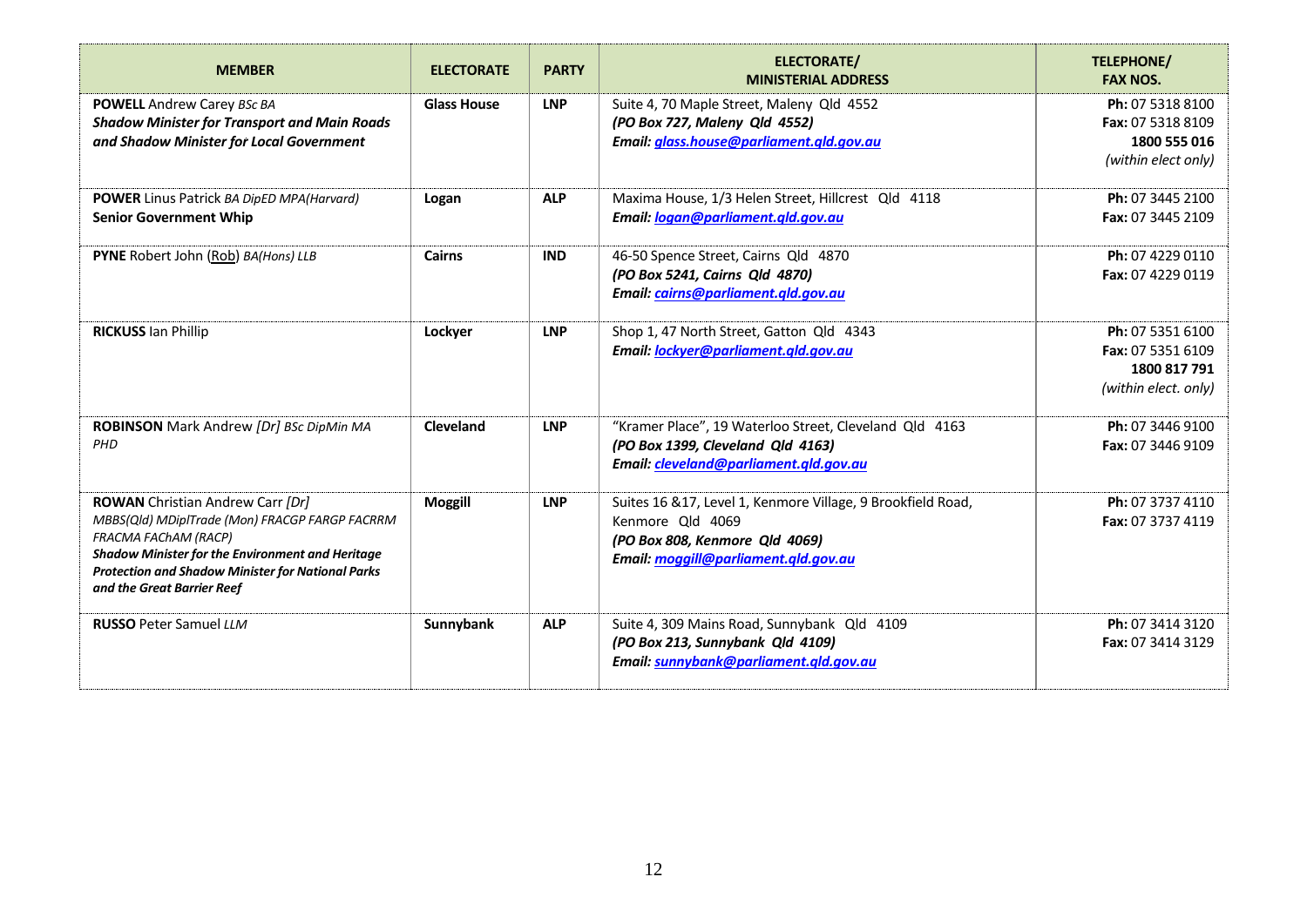| <b>MEMBER</b>                                                                                                                                                   | <b>ELECTORATE</b> | <b>PARTY</b> | <b>ELECTORATE/</b><br><b>MINISTERIAL ADDRESS</b>                                                                                    | <b>TELEPHONE/</b><br><b>FAX NOS.</b>         |
|-----------------------------------------------------------------------------------------------------------------------------------------------------------------|-------------------|--------------|-------------------------------------------------------------------------------------------------------------------------------------|----------------------------------------------|
| RYAN Honourable Mark Thomas LLB (Hons) BA<br>GradDipLegPract<br><b>Minister for Police, Fire and Emergency Services</b><br>and Minister for Corrective Services | Morayfield        | <b>ALP</b>   | Unit 3, 67 Morayfield Road, Caboolture South Q 4510<br>(PO Box 991, Morayfield Qld 4506)<br>Email: morayfield@parliament.qld.gov.au | Ph: 07 5343 5100<br><b>Fax: 07 5343 5109</b> |
|                                                                                                                                                                 |                   |              | Ministerial: 1 William Street, Brisbane Qld 4000<br>(PO Box 15195, City East Qld 4002)<br>Email: police@ministerial.qld.gov.au      | Ph: 07 3035 8300                             |
| <b>SAUNDERS Bruce Mark</b>                                                                                                                                      | Maryborough       | <b>ALP</b>   | Shop 1, Comet Place, 133 Lennox Street, Maryborough Qld 4650                                                                        | Ph: 07 4114 1100                             |
|                                                                                                                                                                 |                   |              | Email: maryborough@parliament.qld.gov.au                                                                                            | Fax: 07 4114 1109<br>1800 813 794            |
|                                                                                                                                                                 |                   |              |                                                                                                                                     | (within elect. only)                         |
| <b>SEENEY Jeffrey William (Jeff)</b>                                                                                                                            | Callide           | <b>LNP</b>   | 64 Callide Street, Biloela Qld 4715                                                                                                 | Ph: 07 4845 1100                             |
| <b>Leader of Opposition Business</b>                                                                                                                            |                   |              | (PO Box 559, Biloela Qld 4715)                                                                                                      | Fax: 07 4845 1109                            |
|                                                                                                                                                                 |                   |              | Email: callide@parliament.qld.gov.au                                                                                                | 1800 812 119                                 |
|                                                                                                                                                                 |                   |              |                                                                                                                                     | (within elect. only)                         |
| SIMPSON Fiona Stuart [Ms] BA MA GAICD                                                                                                                           | Maroochydor       | <b>LNP</b>   | Suite 1, Cnr First & Memorial Avenues, Maroochydore Qld 4558                                                                        | Ph: 07 5406 7100                             |
| <b>Shadow Minister for Aboriginal and Torres Strait</b><br><b>Islander Partnerships and Multicultural Affairs</b>                                               | e                 |              | Email: maroochydore@parliament.qld.gov.au                                                                                           | Fax: 07 5406 7109                            |
| <b>SMITH</b> Tarnya [Mrs]                                                                                                                                       | <b>Mount</b>      | <b>LNP</b>   | Unit 6A, Level 1, Mount Ommaney Centre, 171 Dandenong Road,                                                                         | Ph: 07 3737 2120                             |
| <b>Shadow Minister for Science, Innovation and the</b>                                                                                                          | <b>Ommaney</b>    |              | Mount Ommaney Qld 4074                                                                                                              | Fax: 07 3737 2129                            |
| <b>Digital Economy</b>                                                                                                                                          |                   |              | (PO Box 1153, Mount Ommaney Qld 4074)                                                                                               |                                              |
|                                                                                                                                                                 |                   |              | Email: mount.ommaney@parliament.gld.gov.au                                                                                          |                                              |
| <b>SORENSEN</b> Edward John (Ted)                                                                                                                               | <b>Hervey Bay</b> | <b>LNP</b>   | Shop 3, "Baiavista" 357 Esplanade, Scarness Qld 4655                                                                                | Ph: 07 4183 8100                             |
|                                                                                                                                                                 |                   |              | (PO Box 5049, Torquay Qld 4655)                                                                                                     | Fax: 07 4183 8109                            |
|                                                                                                                                                                 |                   |              | Email: hervey.bay@parliament.qld.gov.au                                                                                             | 1800 811 470                                 |
|                                                                                                                                                                 |                   |              |                                                                                                                                     | (within elect. Only                          |
| <b>SPRINGBORG</b> Lawrence James                                                                                                                                | Southern          | <b>LNP</b>   | 9 Victoria Street, Stanthorpe Qld 4380                                                                                              | Ph: 07 4524 7700                             |
|                                                                                                                                                                 | <b>Downs</b>      |              | (PO Box 444, Stanthorpe Qld 4380)                                                                                                   | Fax: 07 4524 7709                            |
|                                                                                                                                                                 |                   |              | Email: southern.downs@parliament.gld.gov.au                                                                                         | 1800 811 827                                 |
|                                                                                                                                                                 |                   |              |                                                                                                                                     | (within elect. only)                         |
|                                                                                                                                                                 |                   |              |                                                                                                                                     |                                              |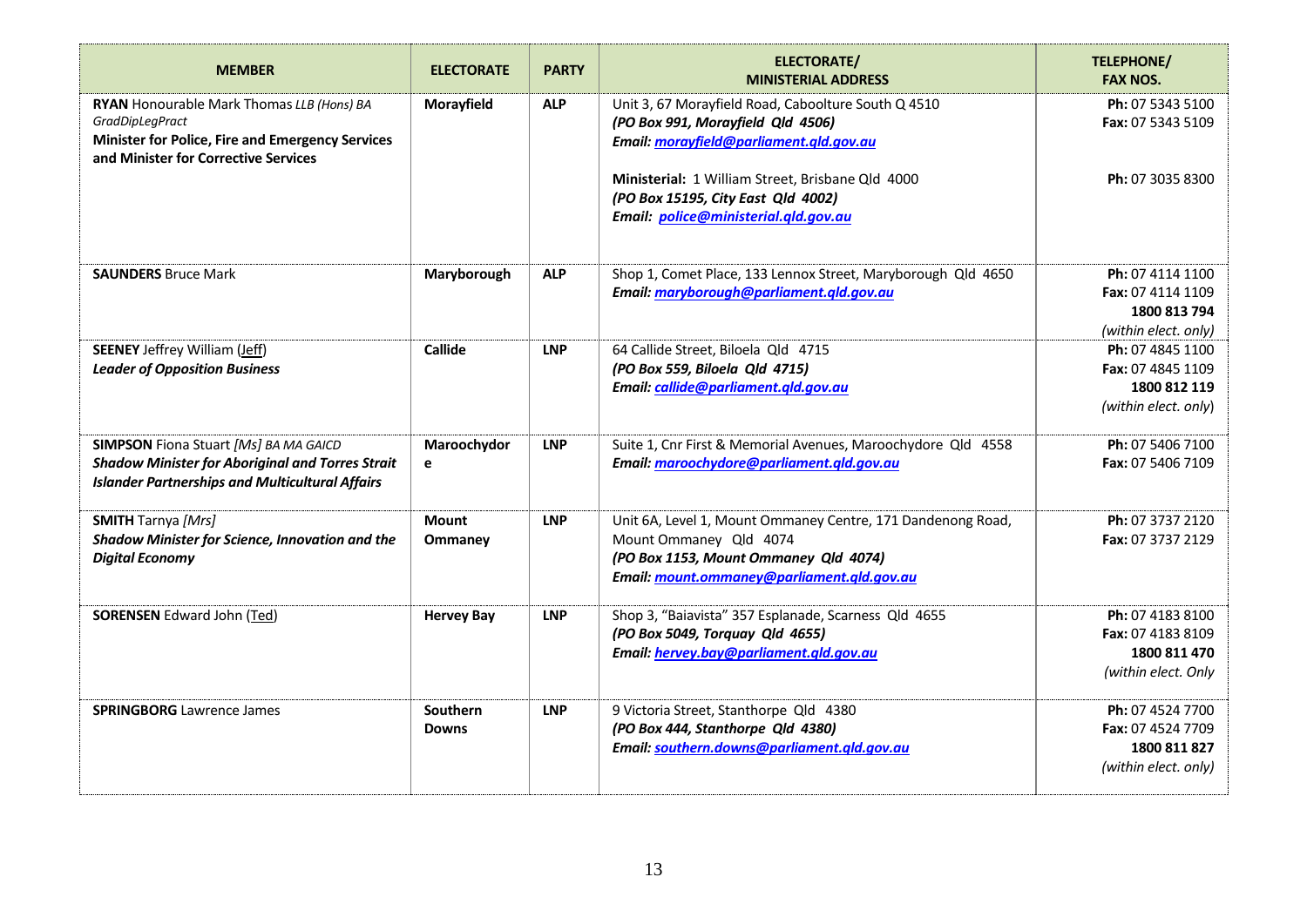| <b>MEMBER</b>                                                                                                                                                    | <b>ELECTORATE</b>              | <b>PARTY</b> | ELECTORATE/<br><b>MINISTERIAL ADDRESS</b>                                                                                                                                | TELEPHONE/<br><b>FAX NOS.</b>                                                 |
|------------------------------------------------------------------------------------------------------------------------------------------------------------------|--------------------------------|--------------|--------------------------------------------------------------------------------------------------------------------------------------------------------------------------|-------------------------------------------------------------------------------|
| <b>STEVENS</b> Raymond Alexander (Ray)                                                                                                                           | <b>Mermaid</b><br><b>Beach</b> | <b>LNP</b>   | 2434 Gold Coast Highway, Mermaid Beach Qld 4218<br>(PO Box 435, Mermaid Beach Qld 4218)<br>Email: mermaid.beach@parliament.qld.gov.au                                    | Ph: 07 5600 0100<br>Fax: 07 5600 0109                                         |
| <b>STEWART</b> Scott James DipTeach Bed MEd                                                                                                                      | <b>Townsville</b>              | <b>ALP</b>   | Ground Floor, 31 Sturt Street, Townsville Qld 4810<br>Email: townsville@parliament.qld.gov.au                                                                            | Ph: 07 4766 4100<br>Fax: 07 4766 4109<br>1800 811 196<br>(within elect. Only) |
| <b>STUCKEY</b> Janet Anne (Jann) [Mrs] RN                                                                                                                        | Currumbin                      | <b>LNP</b>   | Suite 1, Samuel Plaza<br>1045 Gold Coast Highway, Palm Beach Qld 4221<br>(PO Box 751, Currumbin Qld 4223)<br>Email: currumbin@parliament.gld.gov.au                      | Ph: 07 5601 9100<br>Fax: 07 5601 9109                                         |
| TRAD Honourable Jacklyn Anne (Jackie) [Ms] BA<br><b>MPP</b><br>Deputy Premier, Minister for Infrastructure,<br><b>Local Government and Planning and Minister</b> | South<br><b>Brisbane</b>       | <b>ALP</b>   | Suite 1/90 Vulture Street, West End Qld 4101<br>(PO Box 5326, West End Qld 4101)<br>Email: south.brisbane@parliament.qld.gov.au                                          | Ph: 07 3724 9100<br>Fax: 07 3724 9109                                         |
| for Trade and Investment                                                                                                                                         |                                |              | Ministerial: Level 12, Executive Building, 100 George Street,<br>Brisbane Qld 4000<br>(PO Box 15009, City East Qld 4002)<br>Email: deputy.premier@ministerial.qld.gov.au | Ph: 07 3719 7100                                                              |
| <b>WALKER Ian Bradley BA LLB</b><br><b>Shadow Attorney-General and Shadow Minister</b><br>for Justice and Planning                                               | <b>Mansfield</b>               | <b>LNP</b>   | 12 Mt Gravatt-Capalaba Road, Upper Mt Gravatt Qld 4122<br>Email: mansfield@parliament.qld.gov.au                                                                         | Ph: 07 3414 3100<br>Fax: 07 3414 3109                                         |
| <b>WATTS</b> Trevor John BBus<br><b>Chief Opposition Whip</b>                                                                                                    | Toowoomba<br><b>North</b>      | <b>LNP</b>   | Suite 2, ABC Building, 297 Margaret Street, Toowoomba Qld<br>4350<br>(PO Box 285, Harlaxton Qld 4350)<br>Email: toowoomba.north@parliament.qld.gov.au                    | Ph: 07 4602 2100<br>Fax: 07 4602 2109                                         |
| <b>WEIR Patrick Thomas (Pat)</b>                                                                                                                                 | Condamine                      | <b>LNP</b>   | 129 Cunningham Street, Dalby Qld 4405<br>(PO Box 417, Dalby Qld 4405)<br>Email: condamine@parliament.qld.gov.au                                                          | Ph: 07 4570 4100<br>Fax: 07 4570 4109<br>1800 817 344<br>(within elect. only) |
| <b>WELLINGTON Honourable Peter William LLB</b><br><b>GradDipLegalPrac</b><br><b>Speaker</b>                                                                      | <b>Nicklin</b>                 | <b>IND</b>   | Shop 3, 51 Currie Street, Nambour Qld 4560<br>(PO Box 265, Nambour Qld 4560)<br>Email: nicklin@parliament.qld.gov.au                                                     | Ph: 07 5406 4100<br>Fax: 07 5406 4109<br>1800 810 819<br>(within elect. only) |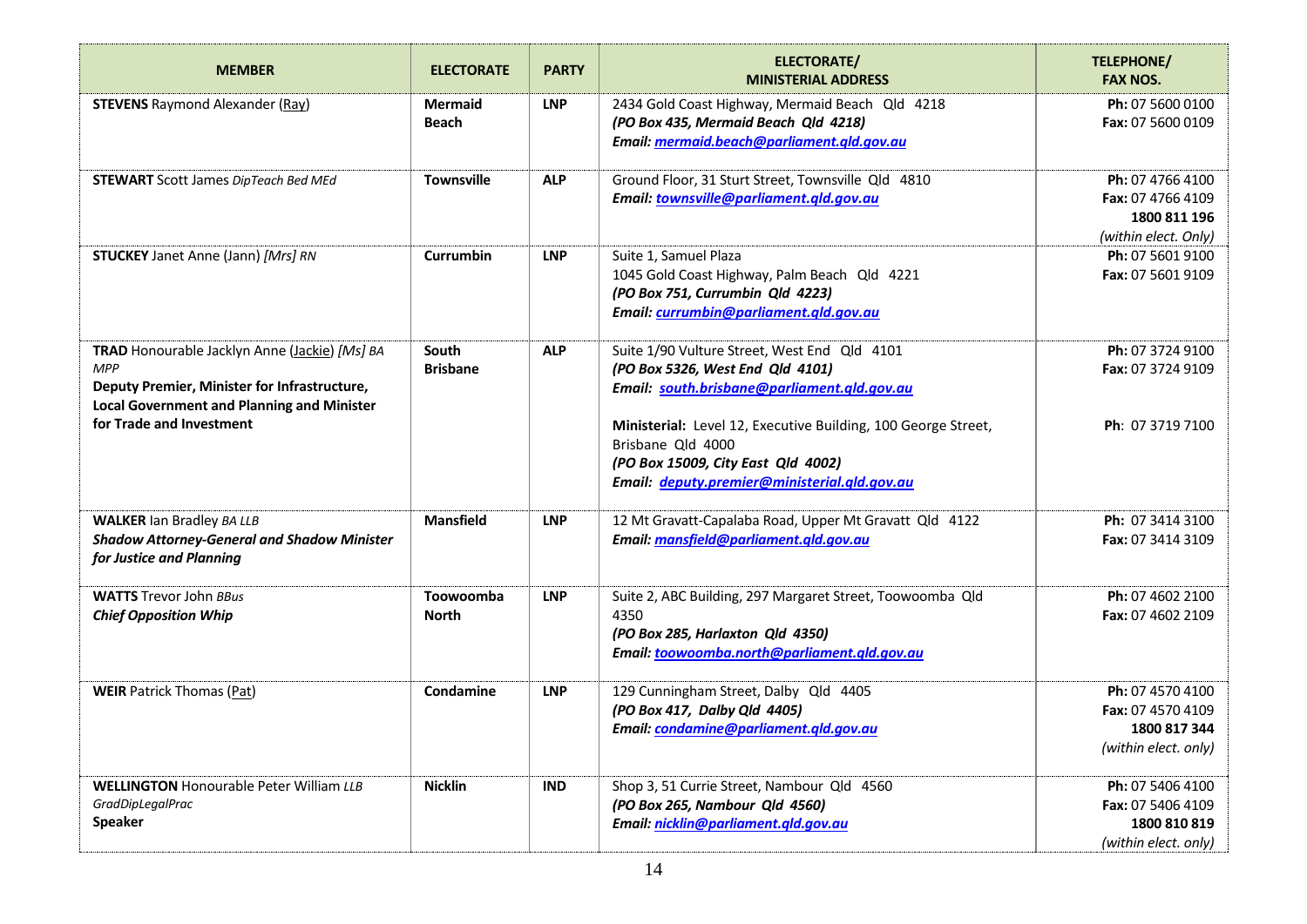| <b>MEMBER</b>                                                                                  | <b>ELECTORATE</b> | <b>PARTY</b> | ELECTORATE/<br><b>MINISTERIAL ADDRESS</b>                                                                                                                          | TELEPHONE/<br><b>FAX NOS.</b>                |
|------------------------------------------------------------------------------------------------|-------------------|--------------|--------------------------------------------------------------------------------------------------------------------------------------------------------------------|----------------------------------------------|
| <b>WHITING</b> Christopher Guy (Chris) BA(Hons)<br>MJournalism<br><b>Chief Government Whip</b> | Murrumba          | <b>ALP</b>   | Shop T1.18, The Zone Shopping Centre, 743 Deception Bay Road,<br>Rothwell Old 4022<br>(PO Box 21, Deception Bay Qld 4508)<br>Email: murrumba@parliament.qld.gov.au | Ph: 07 3448 2100<br><b>Fax: 07 3448 2109</b> |
| <b>WILLIAMS</b> Richard Allan (Rick) DipFinPlan                                                | Pumicestone       | <b>ALP</b>   | 1/43 Benabrow Avenue, Bellara Qld 4507<br>Email: pumicestone@parliament.gld.gov.au                                                                                 | Ph: 07 3474 2100<br>Fax: 07 3474 2109        |

**ALP** - Australian Labor Party **( 43 ) IND** - Independents **( 3 ) KAP** – Katter's Australian Party **( 2 )**……… **LNP** - Liberal National Party of Queensland **( 42 )** 

*Official mail to Officers of the Legislative Assembly should be addressed to:- The Clerk of the Parliament, Parliament House, Cnr Alice and George Streets, Brisbane, 4000. Telephone (07) 3553 6000 Facsimile (07) 3553 6499*